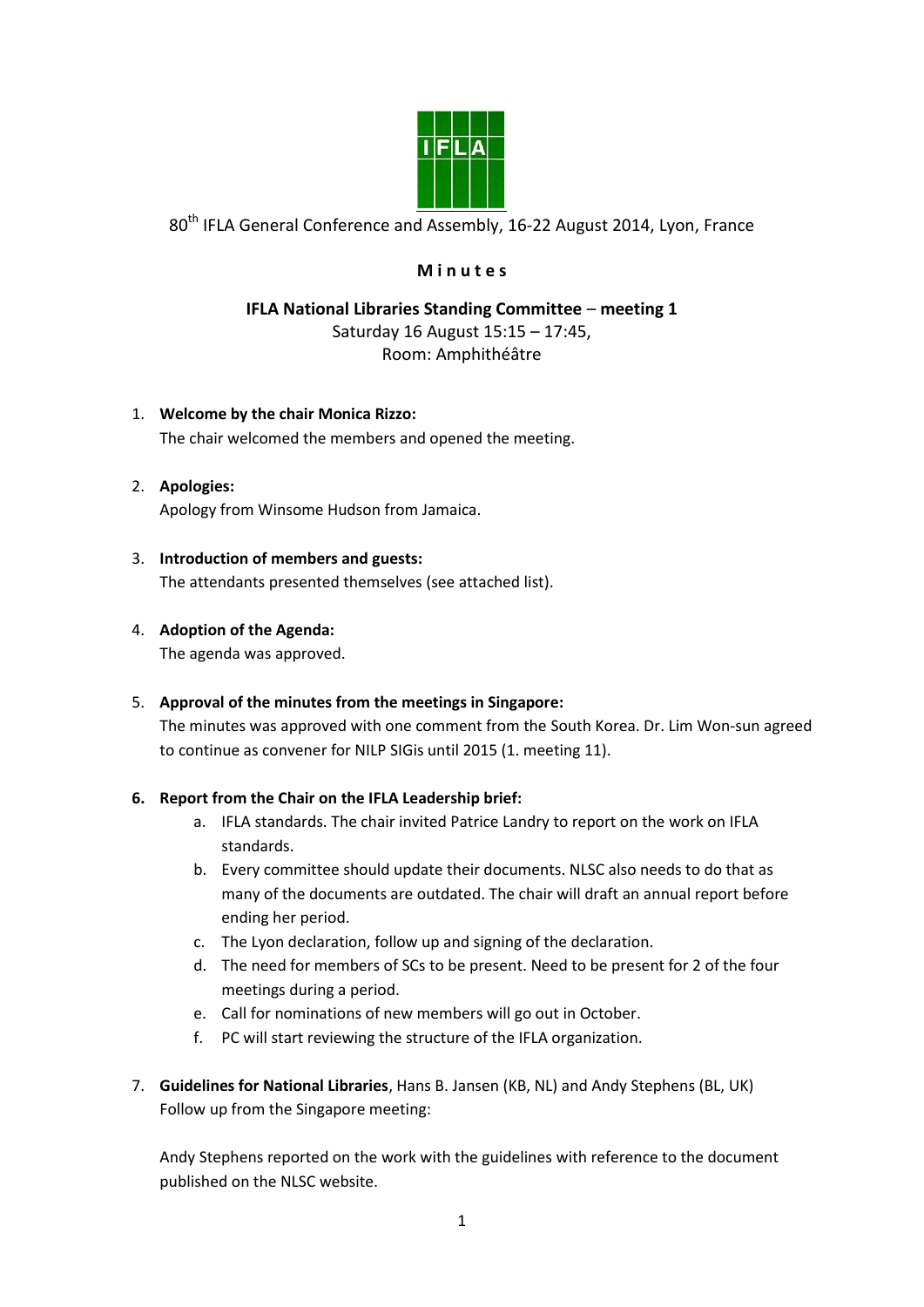The committee approved on working along the suggestions put forward in the document as possible next steps.

South-Africa announced that they would also contribute and other attending National Libraries were invited to contribute and contact Andy and Hans.

## 8. **National Library Section´s program at IFLA 2014, Introduction:**

The chair presented the number of appliances and the final selection of speakers for the session. She also referred to other sessions with contribution

### 9. **Ideas for National Library Section´s program at IFLA 2015:**

The chair called for ideas and announced that the theme would be addressed also in the second meeting:

Ideas put forward was:

- a. Interlibrary lending and digital documents
- b. Mobile services for National Libraries

#### 10. **NLSC´s second meeting at IFLA 2014 (20 August 09:45):**

The secretary referred the agenda for the second meeting. The agenda was approved.

#### 11. **Other matters:**

The chair Monica Rizzo announced that she will be leaving the National Library of Brazil and start at The Parliamentary Library.